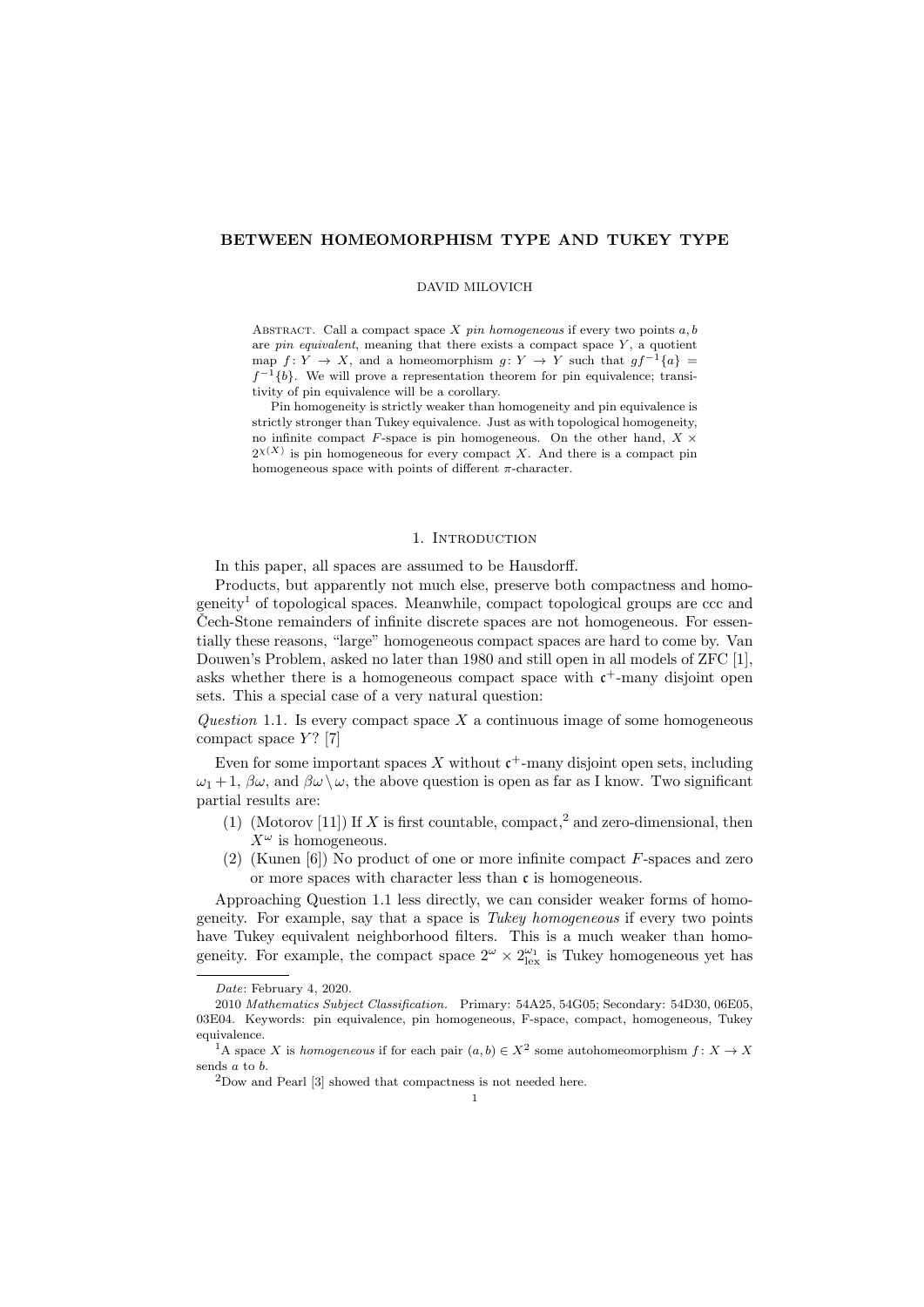points with different  $\pi$ -characters. And, in striking contrast to Kunen's theorem,  $X \times 2^{\chi(X)}$  is Tukey homogeneous for every infinite space X. [8] And though  $\beta \omega \setminus \omega$ is Tukey inhomogeneous under the assumption of  $\mathfrak{d} = \mathfrak{c}$  (and more generally in any model of set theory where  $\beta\omega \setminus \omega$  has a P-point), whether ZFC alone proves this inhomogeneity is a significant open problem in its own right, equivalent [9] to Isbell's Problem:

Question 1.2. Is it consistent with ZFC that  $(\mathcal{U}, \supset)$  is Tukey equivalent to  $([c]^{< \aleph_0}, \supset)$ for every free ultrafilter  $U$  on  $\omega$ ? [4, 2]

This paper introduces pin equivalence, a strict strengthening of Tukey equivalence of points in compact spaces. Pin equivalence enjoys a representation theorem in terms of closed binary relations and, through Stone duality, an appealing Boolean algebraic interpretation. We will also show that, as in the case of topological homogeneity, no infinite compact  $F$ -space is pin homogeneous. On the other hand, as in the Tukey case,  $X \times 2^{X(X)}$  is pin homogeneous for all compact X, as is every first countable crowded compact X. We will also show that  $2^{\omega} \times 2^{\omega_1}_{\text{lex}}$  is pin homogeneous despite having points with different  $\pi$ -characters. Thus,  $2^{\omega} \times 2^{\omega_1}_{\text{lex}}$  is a pin homogeneous space with all points of Tukey type  $\omega \times \omega_1$ , which I count as a tiny bit of progress towards answering a question I have asked before:

Question 1.3. Is there a compact homogeneous space with points of Tukey type  $\omega \times \omega_1$ ? [10]

In every known example of a compact homogeneous space  $X$ , the (neighborhood filters of) points are Tukey equivalent to  $([\chi(X)]^{<\aleph_0}, \subset)$ . [8]

Without further ado, pin equivalence defined:

# Definition 1.4.

- Call closed sets A, B in a compact space X pin equivalent and write  $A \equiv_{p} B$ if there exist a compact space Y, a continuous surjection  $f: Y \to X$ ,  $3$  and a homeomorphism  $g: Y \to Y$  such that  $gf^{-1}A = f^{-1}B$ .
- Call points a, b in a compact space X pin equivalent and write  $a \equiv_p b$  if  ${a} \equiv_{\text{p}} {b}.$
- Call a compact space pin homogeneous if all pairs of points are pin equivalent.

(Pin equivalence is transitive, but not obviously so. Wait for the proof.)

Observe that, without loss of generality,  $f$  may be assumed invertible at  $a$  and  $b$ because we may replace Y with its quotient where  $f^{-1}\{a\}$  and  $f^{-1}\{b\}$  are collapsed to points. This leads to my motivation for "pin." I visualize  $X$  inflated to a continuous preimage  $Y$ , but with  $a$  and  $b$  pinned down.

Example 1.5. Closed intervals are pin homogeneous. To see why, let us show that  $0 \equiv_{\text{p}} 2$  in  $X = [-2, 2]$ . Let A be the hollow diamond

$$
\{(x,y) \in [-2,2]^2 \mid |x|+|y|=2\}.
$$

Truncate A to  $B = A \cap [-1,2]^2$  and then extend to  $Y = B \cup [-2,-1]^2$ . Then  $f(x, y) = x$  defines a continuous surjection from Y to X and  $q(x, y) = (y, x)$  defines a continuous involution of Y such that

$$
gf^{-1}{0} = g{(0,2)} = {(2,0)} = f^{-1}{2}.
$$

<sup>3</sup>Between compact Hausdorff spaces, all continuous surjections are quotient maps.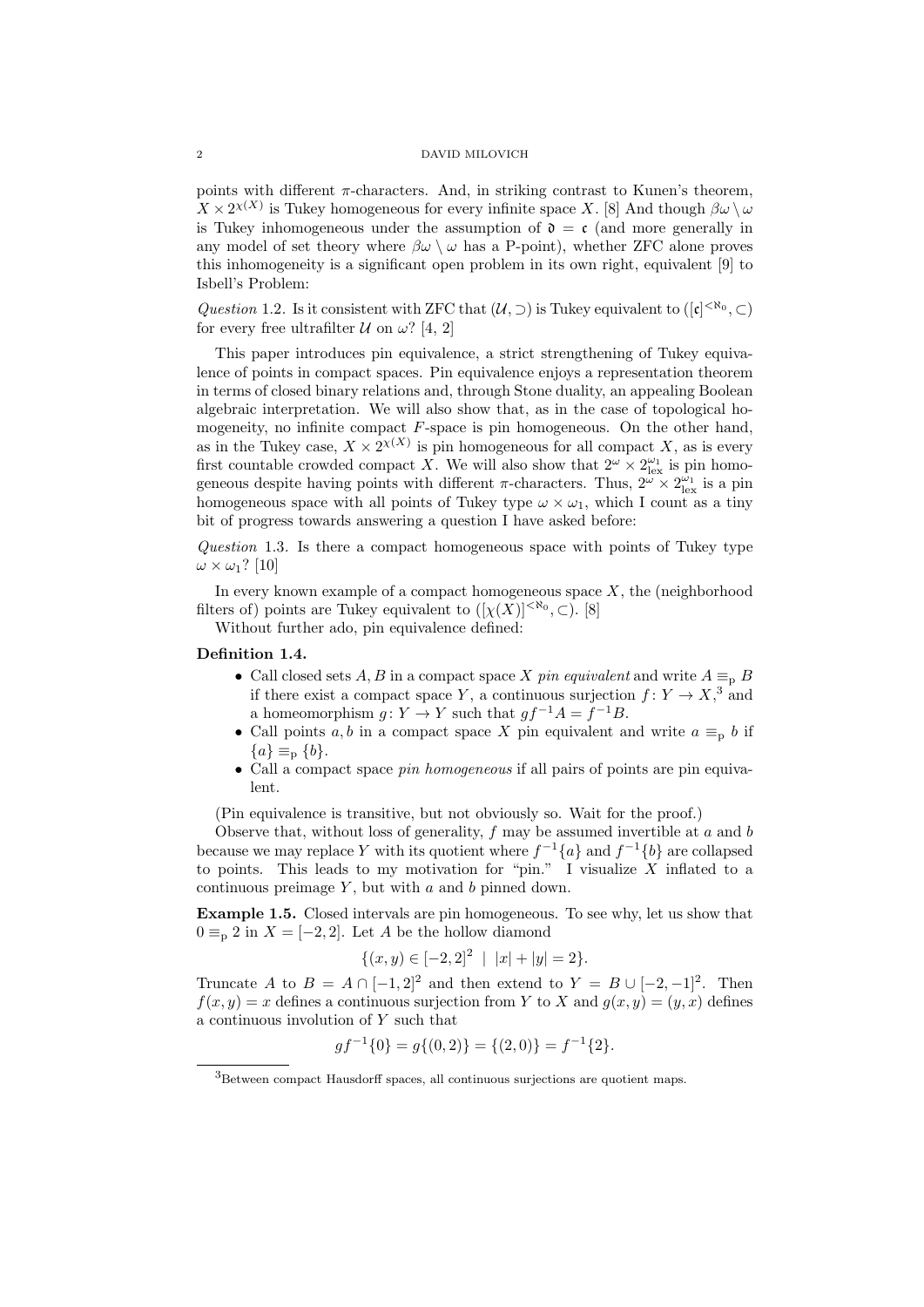We will show later that every instance of pin equivalence in an arbitrary compact X is also witnessed by a symmetric subspace of  $X^2$ .

Definition 1.6. A space is *Boolean* if is compact and has a base consisting of clopen sets.

Restricting the definition of pin equivalence to Boolean spaces and applying Stone duality, we obtain and algebraic version of pin equivalence that is very natural: two filters are pin equivalent if they generate isomorphic filters in some larger Boolean algebra. More precisely:

**Definition 1.7.** Given two filters  $F, G$  of a Boolean algebra A, we say that F and G are pin equivalent in A and write  $F \equiv_{\text{p}} G$  if there is a Boolean algebra B extending  $A$  and there is a (Boolean) automorphism  $h$  of  $B$  that sends the filter of B generated by  $F$  to the filter of  $B$  generated by  $G$ .

Next observe that if  $f$  in Definition 1.4 is required to be a homeomorphism instead of a mere continuous surjection, then pin homogeneity becomes homogeneity. This suggests a strategy for incremental progress towards solving the open problem of whether every compact space is a quotient of a homogeneous compact space: start with the positive solution to the analogous problem for pin homogeneous compacts and incrementally require more of f.

Question 1.8. How much can we strengthen pin homogeneity before the analog of Question 1.1 for this intermediate homogeneity concept becomes as hard as Question 1.1 itself?

A natural strengthening of "continuous surjection" is "open continuous surjection." So, let us define open pin equivalence and open pin homogeneity by the requirement that  $f$  to also be an open map. Open pin homogeneous compact spaces appear more difficult to obtain. In particular, open pin equivalence is easily seen to preserve  $\pi$ -character.

Question 1.9. Is every compact space a continuous image of an open pin homogeneous compact space?

#### 2. A representation theorem

To my mind, the best evidence so far that pin equivalence is worth studying is the following representation theorem.

**Theorem 2.1.** Points  $a, b$  in compact space  $X$  are pin equivalent iff there is a symmetric binary relation R with domain X such that R is closed in  $X^2$  and, for all  $x \in X$ , we have  $aRx \Leftrightarrow x = b$  and  $bRx \Leftrightarrow x = a$ .

**Corollary 2.2.** If a, b are pin equivalent in a compact space  $X$ , then this is witnessed by  $f, g, Y$  where Y is a closed symmetric subset of  $X^2$ ,  $f: Y \to X$  is the first coordinate projection, and  $g: Y \to Y$  is the continuous involution  $(x, y) \mapsto (y, x)$ .

Before proving Theorem 2.1, we establish a version of the tube lemma for fibers.

**Lemma 2.3.** Suppose Y is compact,  $f: Y \to X$  is continuous,  $x \in X$ , and V is a neighborhood of  $f^{-1}\lbrace x \rbrace$ . Then is a neighborhood U of x such that  $f^{-1}U \subset V$ .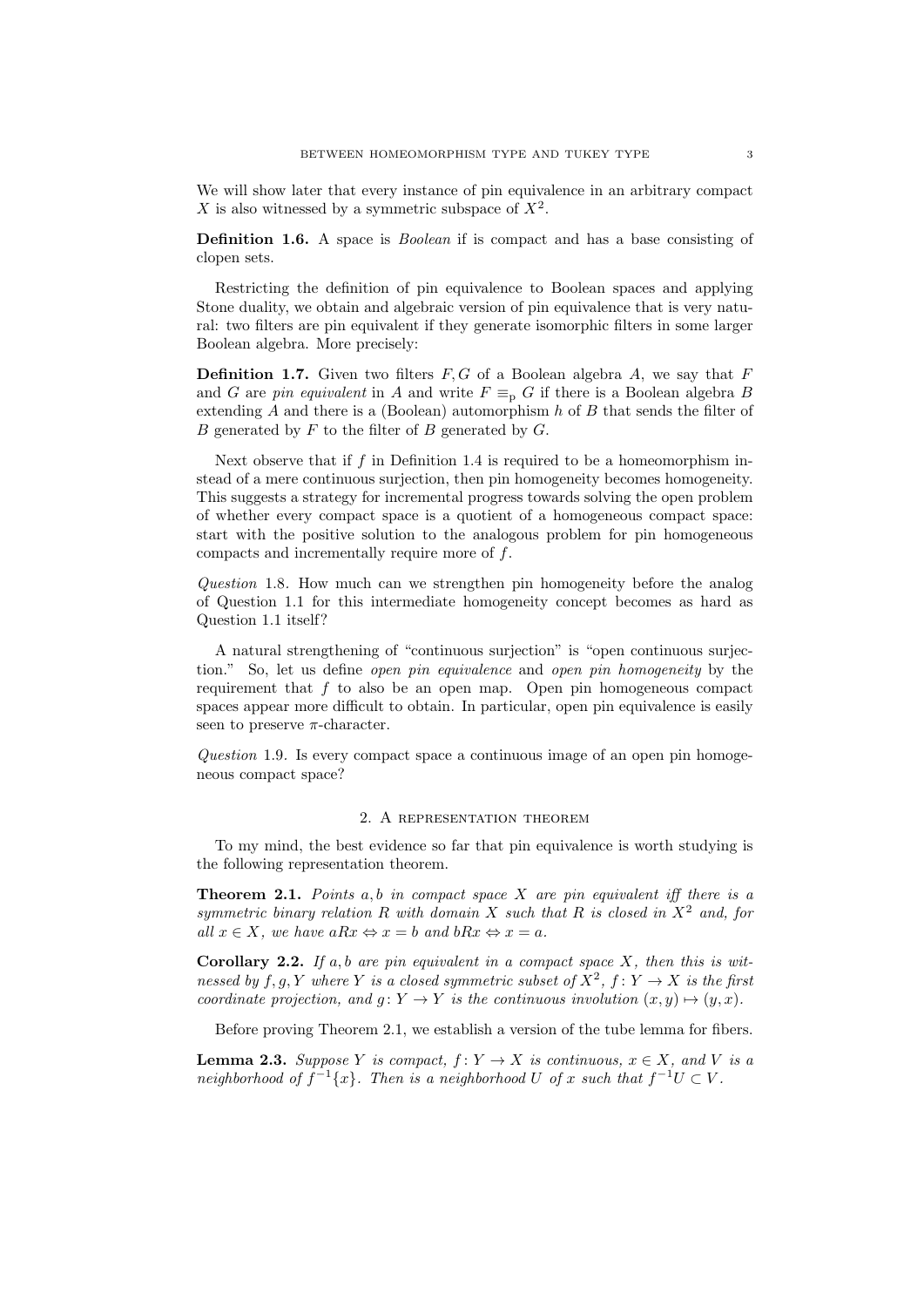*Proof.* Let C be the complement of the interior of V, which is compact and disjoint from  $f^{-1}\lbrace x \rbrace$ . Then  $fC$  is compact and disjoint from  $\lbrace x \rbrace$ . Let U be the complement of  $fC$ , which is a neighborhood of x. Then  $f^{-1}U$  is disjoint from C and, therefore, a subset of the interior of  $V$ .

**Definition 2.4.** Given a binary relation  $R$ :

- Let  $R^{-1}$  denote the converse relation.
- Given also a set A, let RA denote the set of all b such that  $aRb$  for some  $a \in A$ .
- Given also a binary relation S, let SR denote the set of all pairs  $(a, c)$  such that aRbSc for some b.

*Proof of Theorem 2.1.* Suppose  $a \neq b$ , Y is compact,  $f : Y \to X$  is a quotient map,  $g: Y \to Y$  is a homeomorphism,  $\{c\} = f^{-1}\{a\}$ ,  $\{d\} = f^{-1}\{b\}$ , and  $g(c) = d$ . Let us construct R.

Let  $A_1, B_1$  be disjoint neighborhoods of a, b. Choose a neighborhood  $C_2$  of c such that  $C_2 \subset f^{-1}A_1$  and  $g(C_2) \subset f^{-1}B_1$ . Applying Lemma 2.3, choose a closed neighborhood  $A_3$  of a such that  $f^{-1}A_3 \subset C_2$ . Let  $B_3 = fgf^{-1}A_3$ , which is compact because Y is compact. Applying Lemma 2.3 again,  $B_3$  is a neighborhood of b. Also,  $A_3$  and  $B_3$  are disjoint because

$$
A_3 \subset fC_2 \subset A_1 \text{ and } B_3 = fgf^{-1}A_3 \subset fgC_2 \subset B_1.
$$

Let T be the all  $(p, q, r) \in X \times X \times Y$  such that  $f(r) = p$  and  $f(g(r)) = q$ . This set is compact. Let S be the set of all  $(p,q) \in A_3 \times B_3$  such that  $(p,q,r) \in T$  for some  $r \in Y$ . This set is also compact. And, since  $B_3 = fgf^{-1}A_3$ , the domain and range of S are  $A_3$  and  $B_3$ . Moreover, a is the unique p satisfying pSb and b is the unique q satisfying aSq. Finally, let D be the closure of the complement of  $A_3 \cup B_3$ . Then  $R = S \cup S^{-1} \cup D^2$  is as desired.

**Definition 2.5.** Given a, b, X, R as in Theorem 2.1, we say that R represents  $a \equiv_b b$ in X.

Our representation theorem helps us prove several nice properties of pin equivalence, starting with the next lemma, which we will use many times. This lemma allows us to use a relation R as above like a function that is continuous at a and b.

**Lemma 2.6.** If R represents  $a \equiv_p b$  in compact space X and V is a neighborhood of b, then a has a neighborhood U such that  $RU \subset V$ .

*Proof.* Suppose not. Then there are nets  $(p_i)_{i\in I}$ ,  $(q_i)_{i\in I}$  in X such that  $p_i \to a$ ,  $p_i R q_i$ , and  $q_i \notin V$ . Since X is compact,  $(q_i)_{i \in I}$  has a cluster point c. And  $c \neq b$ since c is not in the interior of V. Since R is closed, aRc. But this contradicts  $aRx \Leftrightarrow x = b.$ 

Corollary 2.7. Suppose R represents  $a \equiv_p b$  and net  $(x_i)_{i \in I}$  converges to a. If  $x_iRy_i$  for all  $i \in I$ , then  $(y_i)_{i \in I}$  converges to b.

Corollary 2.8. Suppose, in a compact space, that R represents  $a \equiv_p b$ , U is an ultrafilter on a set I, and  $\lim_{i\to U} x_i = a$ . If  $x_i R y_i$  for all  $i \in I$ , then  $\lim_{i\to U} y_i = b$ .

Theorem 2.9. Pin equivalence is transitive.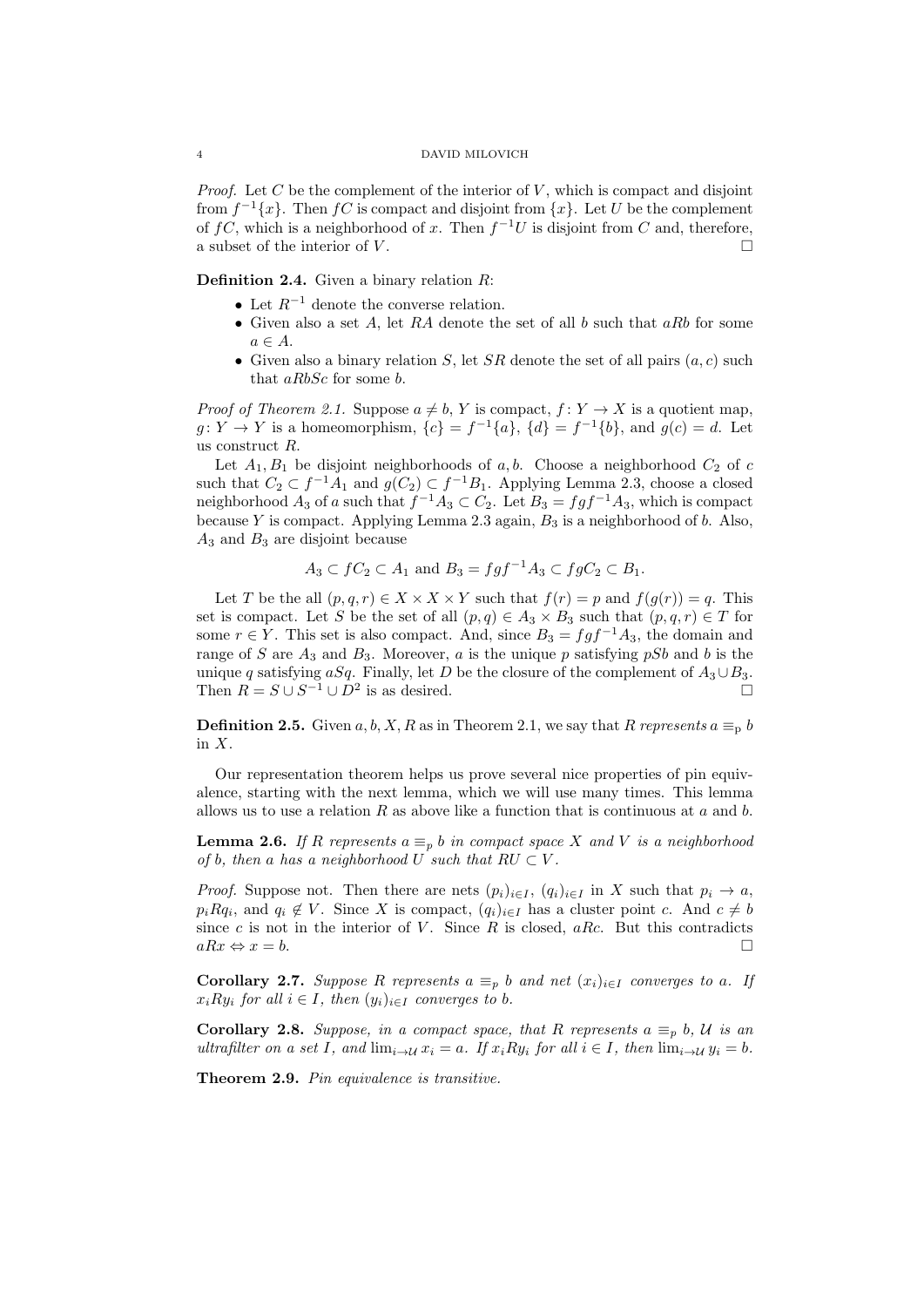*Proof.* Suppose  $a \equiv_p b \equiv_p c$  in compact space X. Let us show that  $a \equiv_p c$ . We may assume a, b, c are distinct. Let R, S represent  $a \equiv_p b$  and  $b \equiv_p c$ . Let  $A_1, B_1, C_1$  be disjoint closed neighborhoods of a, b, c. Let  $A_2, C_2$  be open neighborhoods of a, c such that  $A_2 \subset A_1$ ,  $C_2 \subset C_1$ ,  $RA_2 \subset B_1$ , and  $SC_2 \subset B_1$ . Define relations  $\hat{R}, \hat{S}, T$ as follows.

$$
\hat{R} = R \cap (X \setminus C_2)^2
$$

$$
\hat{S} = S \cap (X \setminus A_2)^2
$$

$$
T = \hat{R}\hat{S} \cup \hat{S}\hat{R} \cup B_1^2
$$

Then T is symmetric,  $aTx \Leftrightarrow x = c$ , and  $cTx \Leftrightarrow x = a$ . By compactness, T is also closed. We just need to show that  $T$  has domain  $X$ .

Fix  $x \in X$ . First, suppose  $x \notin A_1 \cup B_1$ . We then have  $x \hat{S}y$  for some y. Moreover,  $y \notin C_2$  because  $SC_2 \subset B_1$  and  $ySx$ . Therefore,  $y\hat{R}z$  for some z. Thus,  $x \in \text{dom}(\hat{R}\hat{S})$ . If instead  $x \notin C_1 \cup B_1$ , then  $x \in \text{dom}(\hat{S}\hat{R})$  by analogous reasoning. In the only remaining case,  $x \in B_1$ , we have  $x \in \text{dom}(B_1^2)$ . Thus,  $X = \text{dom}(T)$ .  $\Box$ 

The next theorem says that pin equivalence is a local property.

**Theorem 2.10.** Let Y, Z be closed subspaces of a compact space X. Suppose  $a, b$ are in the interior of  $Y \cap Z$  and  $a \equiv_p b$  in Y. Then  $a \equiv_p b$  in Z.

*Proof.* Let R represent  $a \equiv_p b$  in Y. Let  $A_1, B_1$  be closed neighborhoods of a, b in  $Y \cap Z$ . Let  $A_2, B_2$  be open neighborhoods of a, b such that  $A_2 \subset A_1, B_2 \subset B_1$ ,  $RA_2 \subset B_1$ , and  $RB_2 \subset A_1$ . Let  $S = R \cap (A_1 \times B_1)$ ,  $T = R \cap (B_1 \times A_1)$ , and  $U = S \cup T \cup C^2$  where  $C = Z \setminus (A_2 \cup B_2)$ . Then U represents  $a \equiv_p b$  in Z.

The next lemma isolates a recurring technique from the proofs of the above theorems.

**Lemma 2.11.** Given distinct  $a, b$  in a compact space  $X$ , there exists  $R$  that represents  $a \equiv_p b$  iff there exists a closed binary relation S on X such that dom(S) is a neighborhood of a, ran(S) is a neighborhood of b disjoint from dom(S),  $xSb \Leftrightarrow x =$ a, and  $aSy \Leftrightarrow y = b$ .

*Proof.* Given R, let  $S = R \cap ((U \times RU) \cup (RV \times V))$  for sufficiently small closed neighborhoods  $U, V$  of  $a, b$ . Given instead  $S$ , let

$$
R = S \cup S^{-1} \cup \left( \overline{X \setminus (\text{dom}(S) \cup \text{ran}(S))} \right)^2.
$$

3. Pin equivalence vs. Tukey equivalence

Here we show that pin equivalence strictly implies Tukey equivalence.

**Definition 3.1.** A *directed set* is a nonempty set  $S$  equipped with a transitive reflexive relation  $\leq$  such that for all  $x, y \in S$  there exists  $z \in S$  such that  $x, y \leq z$ .

**Definition 3.2.** Given two directed sets  $P, Q$ :

- We say P is Tukey below Q and write  $P \leq_T Q$  if there exists  $f: Q \to P$ that is *convergent*, that is, for every  $p_0 \in P$  there exists  $q_0 \in Q$  such that  $f(q) \geq p_0$  for all  $q \geq q_0$ .
- We say P is Tukey equivalent to Q and write  $P \equiv_{\text{T}} Q$  if  $P \leq_{\text{T}} Q \leq_{\text{T}} P$ .
- A subset  $U$  of  $P$  is unbounded if has no upper bound in  $P$ .
- A subset C of P is cofinal if for every  $p \in P$  has an upper bound in C.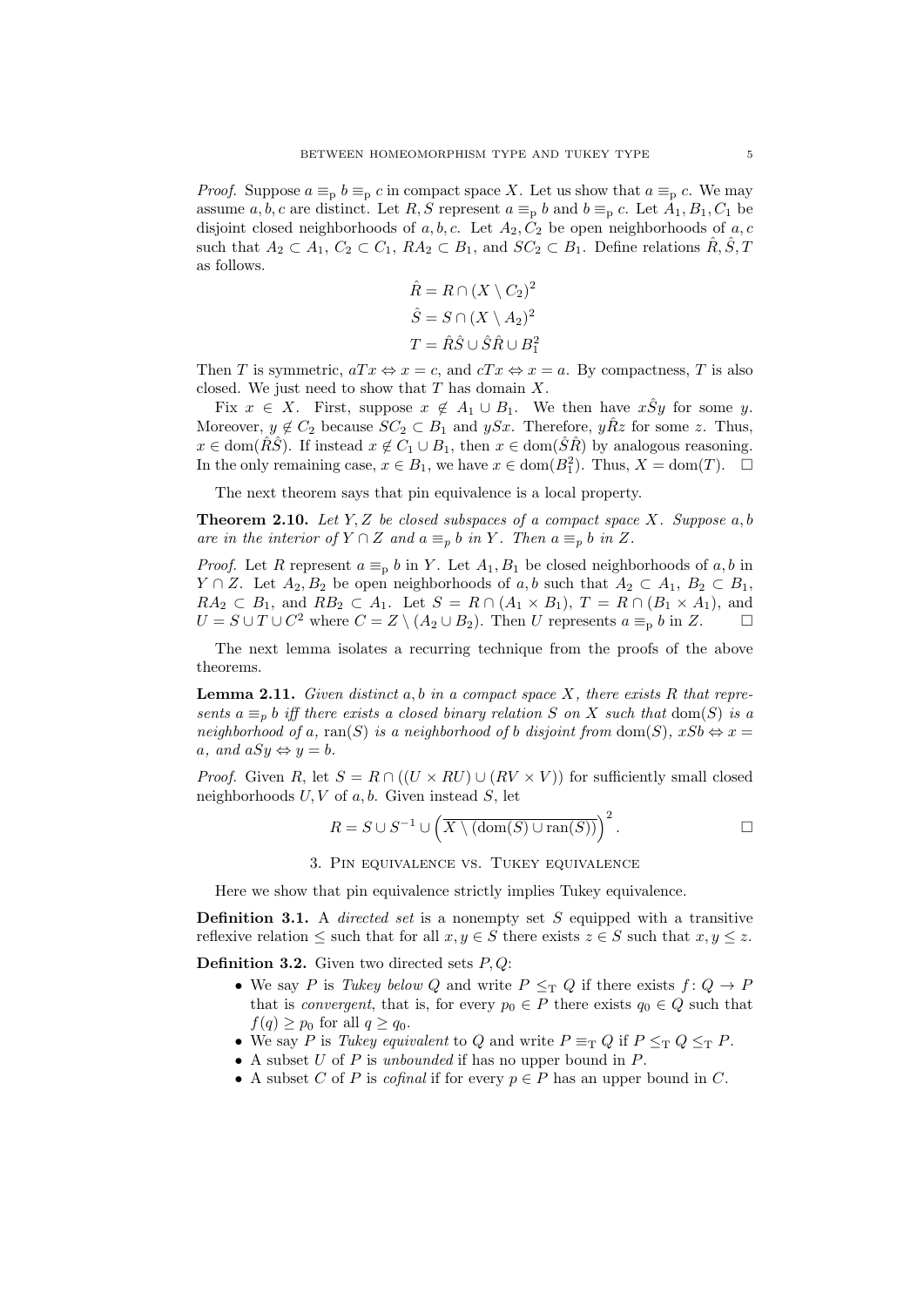- The *cofinality*  $cf(P)$  of P is least of the cardinalities of cofinal subsets of P.
- Given a cardinal  $\kappa$ , we say P is  $\kappa$ -directed if every subset of P size less than  $\kappa$  has an upper bound in P.
- Given a cardinal  $\kappa$ , we say P is  $\kappa$ -OK if, for each  $f: \omega \to P$  there exists  $g: \kappa \to P$  such that for every  $n < \omega$ , every increasing n-tuple  $\xi_1 < \cdots < \xi_n$  $\xi_n < \kappa$ , and every upper bound  $b \in P$  of  $\{g(\xi_1), \ldots, g(\xi_n)\}\)$ , we have  $f(n) \leq$ b.

Below are some elementary consequences of the above definitions.

- Composition preserves convergence.
- If C is a cofinal subset of P, then  $C \equiv_T P$ .
- If  $P \leq_T Q$ , then  $cf(P) \leq cf(Q)$ .
- If  $Q$  is  $\kappa$ -directed and  $P \leq_{\mathrm{T}} Q$ , then  $P$  is  $\kappa$ -directed.
- If P is  $\lambda$ -OK and  $\kappa \leq \lambda$ , then P is  $\kappa$ -OK.
- If  $cf(P) \leq \kappa$ , then  $P \leq_T [\kappa]^{<\aleph_0}$  where  $[S]^{<\aleph_0}$  denotes the finite subsets of S ordered by inclusion  $(\subset)$ .

**Lemma 3.3.** If P is  $\kappa$ -OK but not  $\omega_1$ -directed, then  $[\kappa]^{<\aleph_0} \leq_T P$ .

*Proof.* Let f map  $\omega$  to an unbounded subset of P. Let q be as in the definition of  $\kappa$ -OK. Then q maps each infinite subset of  $\kappa$  to an unbounded set. To obtain a convergent map from P to  $|\kappa|^{< \aleph_0}$ , map each  $p \in P$  to the set of all  $\xi < \kappa$  satisfying  $g(\xi) \leq p.$ 

Through neighborhood filters, the order concepts defined above induce the topological concepts defined next.

**Definition 3.4.** Given points  $a, b$  in space X:

- We denote by  $\mathcal{N}_X(a)$  the neighborhood filter of a, that is, the set of all  $N \subset X$  with a in the interior of N. We make  $\mathcal{N}_X(a)$  a directed set by ordering it by containment  $($
- We say a is Tukey below (resp., Tukey equivalent to) b if  $\mathcal{N}_X(a) \leq_T \mathcal{N}_X(b)$  $(\text{resp., } \mathcal{N}_X(a) \equiv_\text{T} \mathcal{N}_X(b)).$
- We denote by  $\chi(a, X)$ , the *character* of a, which is the cofinality cf( $\mathcal{N}_X(a)$ ) of a's neighborhood filter.
- Given a cardinal  $\kappa$ , we say a is  $\kappa$ -OK if its neighborhood filter is.

**Theorem 3.5.** If  $a \equiv_p b$  in compact space X, then  $a \equiv_T b$ .

*Proof.* Let R represent  $a \equiv_p b$ . It suffices to show that  $b \leq_T a$ . Define  $r : \mathcal{N}_X(a) \to$  $\mathcal{N}_X(b)$  by  $r(U) = RU$ . By Lemma 2.6, r is convergent.

**Definition 3.6.** Given a point  $a$  in a space  $X$ :

- We say a is a *P-point* if  $\mathcal{N}_X(a)$  is  $\omega_1$ -directed.
- We say a is a weak P-point if  $X\backslash C \in \mathcal{N}_X(a)$  for every countable  $C \subset X\backslash \{a\}$ .

**Theorem 3.7.** In a compact space X, if  $a \equiv_p b$  and a is not a weak P-point, then neither is b.

*Proof.* Let  $a \in \overline{\{x_n \mid n \lt \omega\}}$  but  $x_n \neq a$  for all  $n \lt \omega$ . Letting some R represent  $a \equiv_p b$ , choose  $y_n$  such that  $x_n R y_n$ , for each  $n < \omega$ . Then  $y_n \neq b$  for all  $n < \omega$ . For each  $N \in \mathcal{N}_X(a)$ , choose  $x_{\varphi(N)} \in N$ , thus defining a net converging to a. Then  $y_{\varphi(N)} \to b$  by Corollary 2.7. Hence,  $b \in \overline{\{y_n \mid n \lt \omega\}}$ .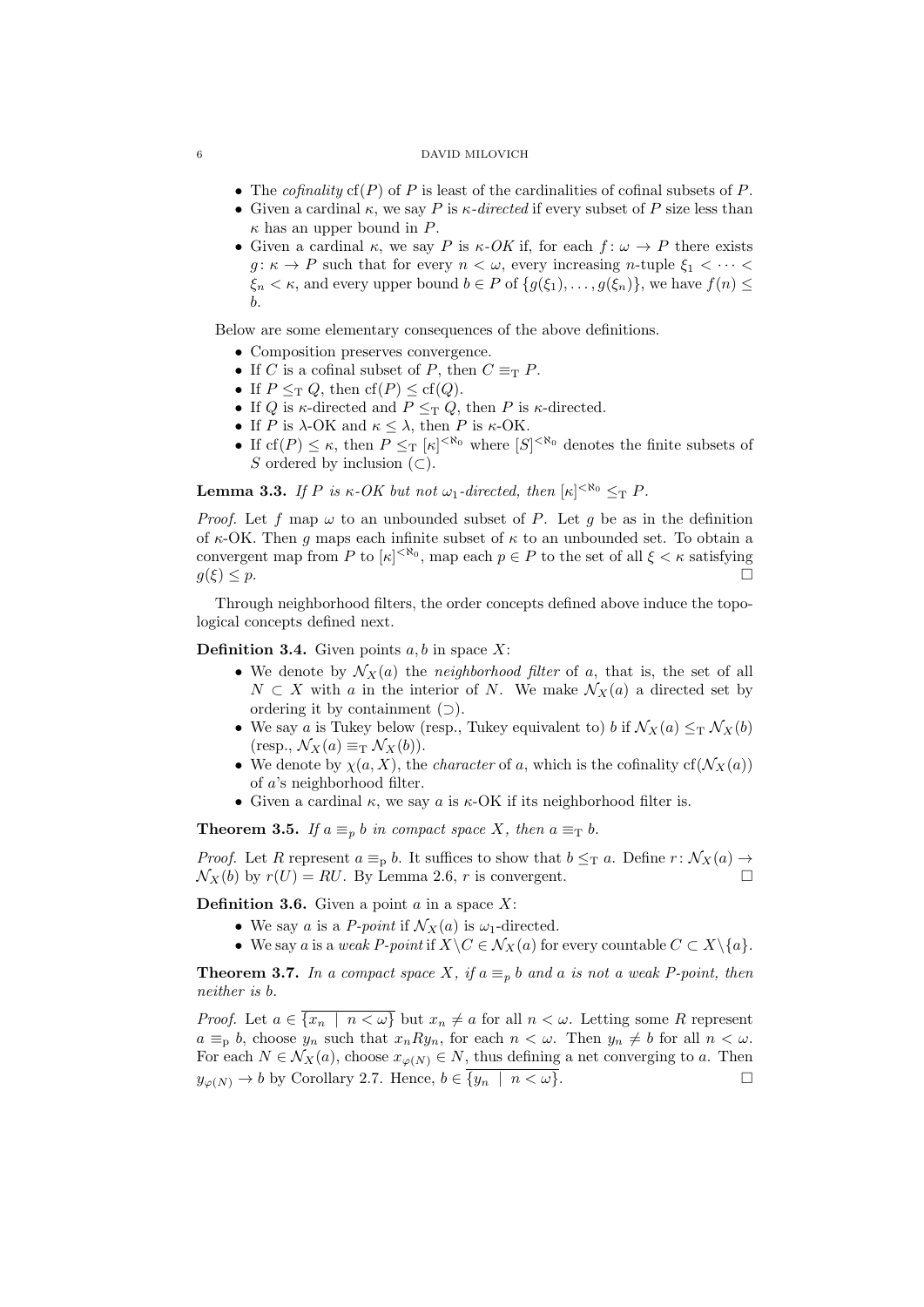Kunen proved that the Čech-Stone remainder  $\omega^*$  has weak P-points, a fact that previously was merely known to be consistent with ZFC. His proof consists of an easy result followed by a hard result:

**Lemma 3.8** (Kunen [5]). In a space, if a point is  $\omega_1$ -OK, then it is also a weak P-point.

**Lemma 3.9** (Kunen [5]). In the Čech-Stone remainder  $\omega^*$ , there is a c-OK point that is not a P-point.

**Definition 3.10.** We say a space X is an F-space if every two disjoint open  $F_{\sigma}$ -sets have disjoint closures.

 $\omega^*$  is the quintessential example of a compact F-space. Indeed, a Stone space of Boolean algebra is an F-space iff the algebra has the countable separable property: every two countably generated ideals  $I, J$  with  $I \cap J = \{0\}$  extend to principal ideals  $I', J'$  with  $I' \cap J' = \{0\}$ . Now  $\omega^*$  is homeomorphic to the Stone space of  $\mathcal{P}(\omega)/[\omega]^{<\aleph_0}$ . It is an easy exercise to show that this algebra has the countable separable property.

**Theorem 3.11.** In the Čech-Stone remainder  $\omega^*$ , there exist a, b such that  $a \equiv_T b$ but  $a \not\equiv_p b$ .

*Proof.* Let  $X = \omega^*$ . We identify each point  $e \in X$  with the ultrafilter

$$
\{U \subset \omega \mid e \in \overline{U}\}\
$$

where the closure  $\overline{U}$  is computed in the Cech-Stone compactification  $\beta\omega = \omega \cup X$ . The map  $E \mapsto E \setminus \omega$  surjects from the above ultrafilter to the set of the clopen neighborhoods of e. And for  $U, V \subset \omega$ , we have  $\overline{U} \setminus \omega \subset \overline{V} \setminus \omega$  iff  $U \subset^* V$  where  $\subset^*$  is inclusion modulo finite sets. Therefore,  $e \equiv_\text{T} \mathcal{N}_X(e)$  provided e is ordered by ⊃<sup>∗</sup> .

Let  $a \in X$  be c-OK but not a P-point. Then  $[c]^{< \aleph_0} \leq_T a$  by Lemma 3.3 and a is a weak P-point by Lemma 3.8. Let  $(c_n)_{n<\omega}$  be a discrete sequence in X and let b be the ultralimit  $\lim_{n\to a} c_n$ . Then  $a \neq_p b$  because b is not a weak P-point.

Claim.  $a \leq_{\text{T}} b$ .

*Proof.* We will show that  $\varphi(V) = \{n < \omega \mid c_n \in \overline{V}\}\)$  defines a convergent map from  $(b, \supset^*)$  to  $(a, \supset)$ , noting that the identity map from  $(a, \supset)$  to  $(a, \supset^*)$  is convergent. Since  $(c_n)_{n<\omega}$  is discrete, there are disjoint open  $F_{\sigma}$  sets  $(O_n)_{n<\omega}$  such that  $c_n \in O_n$ for each *n*. Suppose  $U \in a$ . Since X is an F-space,  $\bigcup_{n \in U} O_n$  and  $\bigcup_{n \notin U} O_n$  have disjoint closures. Since also  $b \in \bigcup_{n \in U} O_n$ , we may choose  $V_0 \in b$  such that  $\overline{V_0}$  is disjoint from  $\{c_n \mid n \notin U\}$ . Therefore,  $\varphi(V) \subset U$  for all  $V \subset^* V_0$ .

Moreover,  $b \leq_T [\mathfrak{c}]^{< \aleph_0}$  since b has cardinality  $\mathfrak{c}$ . Therefore,

$$
a \equiv_{\mathrm{T}} b \equiv_{\mathrm{T}} [\mathfrak{c}]^{< \aleph_0}.
$$

Remark 3.12. In the above proof, the justification of  $a \leq_T b$  works for any  $a \in \omega^*$ . It really shows that if a is strictly below b in the Rudin-Frolík order, then  $(a, \supset)$  is Tukey below  $(b, \supset^*)$ .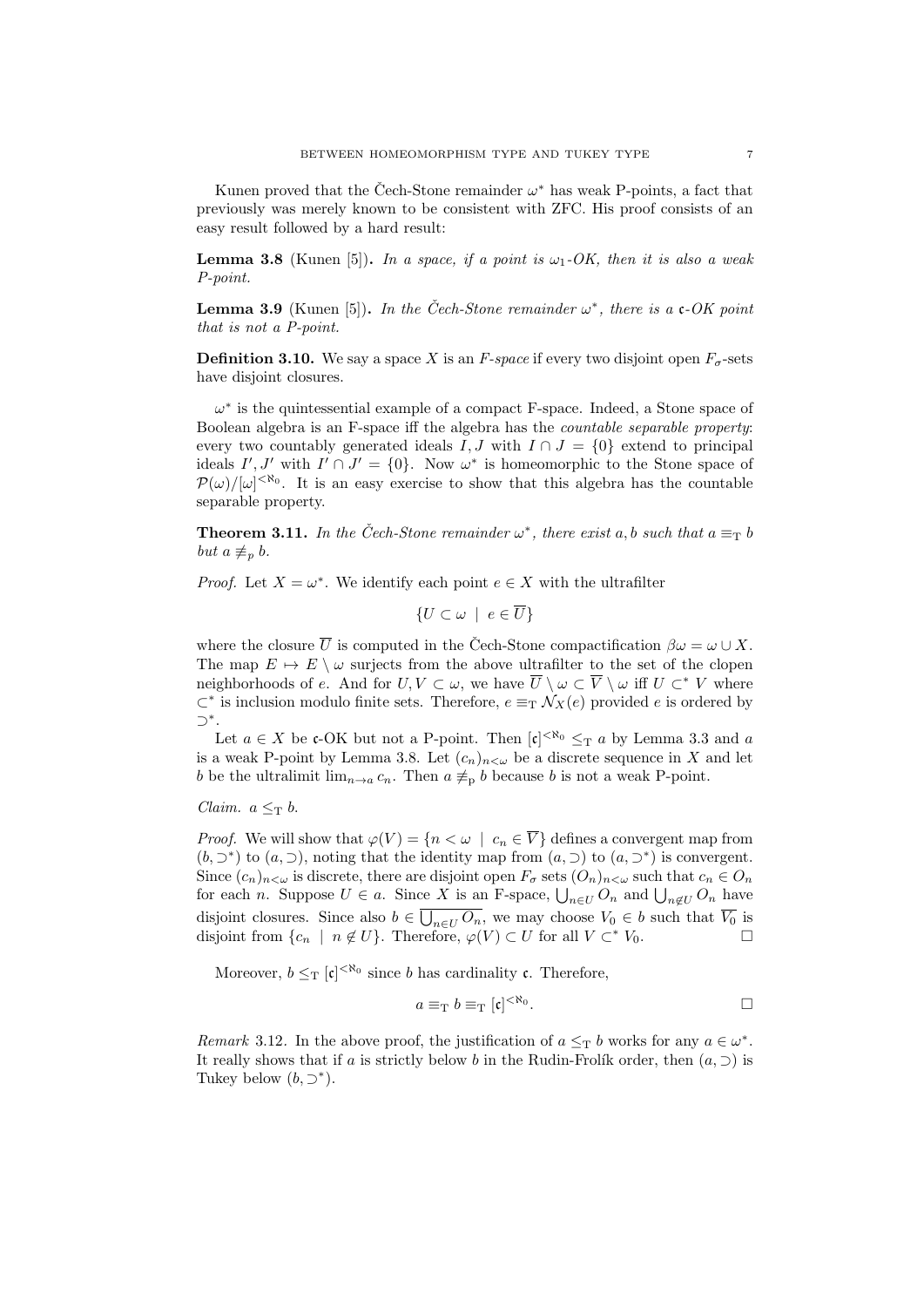#### 4. Pin inhomogeneity in other F-spaces

Besides  $\omega^*$ , another simply defined example of a compact F-space is the absolute of  $2^{\omega}$ , that is, the Stone space  $\Xi$  of the algebra of regular open subsets of  $2^{\omega}$ . This is an F-space because any regular open algebra is complete. On the other hand, Ξ has a countable  $\pi$ -base because  $2^{\omega}$  does. Therefore,  $\Xi$  lacks weak P-points. Hence, our construction of pin-inequivalent points in  $\omega^*$ , which relied on Kunen's construction of a weak P-point in  $\omega^*$ , cannot generalize to all infinite F-spaces. Nevertheless, we can use a lemma from another paper of Kunen's to show that every infinite F-space has pin-inequivalent points.

**Definition 4.1.** Given ultrafilters  $U, V$  on  $\omega$ , we say U is Rudin-Keisler below V and write  $\mathcal{U} \leq_{\rm RK} \mathcal{V}$  if there exists  $f: \omega \to \omega$  such that  $\beta f(\mathcal{V}) = \mathcal{U}$ , that is, such that  $E \in \mathcal{U}$  iff  $f^{-1}E \in \mathcal{V}$ , for all  $E \subset \omega$ .

Theorem 4.2 (Kunen [5]). There are Rudin-Keisler incomparable weak P-points  $in \omega^*$ .

**Lemma 4.3** (Kunen [6]). Suppose  $U, V$  are Rudin-Keisler incomparable weak Ppoints in  $\omega^*$ . Also suppose that, in a compact F-space X, a is the U-limit of a discrete  $\omega$ -sequence. Then a is not the V-limit of any  $\omega$ -sequence in  $X \setminus \{a\}$ .

**Theorem 4.4.** Let X be an infinite compact F-space. Then there exist  $a, b \in X$ such that  $a \not\equiv_p b$ .

*Proof.* Let  $\mathcal{U}, \mathcal{V} \in \omega^*$  be Rudin-Keisler incomparable weak P-points. Let  $(a_n)_{n < \omega}$ be a discrete sequence in X, let  $a = \lim_{n \to \mathcal{U}} a_n$ , and let  $b = \lim_{n \to \mathcal{V}} a_n$ . By Lemma 4.3, b is not the U-limit of any  $\omega$ -sequence in  $X \setminus \{b\}$ . Seeking a contradiction, suppose that R represents  $a \equiv_p b$ . For each  $n < \omega$ , choose  $b_n$  such that  $a_n R b_n$ . Then  $b_n \neq b$  for all  $n < \omega$ . Also, by Corollary 2.8,  $\lim_{n \to \mathcal{U}} b_n = b$ . Thus, we have a contradiction.  $\Box$ 

## 5. Pin homogeneity

**Definition 5.1.** Given a point a in a space X, a subset S of  $\mathcal{N}_X(a)$  is a neighborhood subbase at a if  $\mathcal{N}_X(a)$  is the smallest filter containing S.

**Definition 5.2.** A set  $\mathcal{E}$  of sets is *independent* if, for each pair of finite nonempty  $\mathcal{F}, \mathcal{G} \subset \mathcal{E}$ , if  $\mathcal{F} \cap \mathcal{G} = \varnothing$ , then  $\bigcap \mathcal{F} \not\subset \bigcup \mathcal{G}$ .

**Lemma 5.3.** In a compact space  $X$ , if there is a bijection from an independent neighborhood subbase at a to an independent neighborhood subbase at b, then  $a \equiv_p b$ .

*Proof.* We may assume  $a \neq b$ . Let  $f_1: \mathcal{A}_1 \rightarrow \mathcal{B}_1$  biject from an independent neighborhood subbase at  $a$  to an independent neighborhood subbase at  $b$ . First, we construct modified  $f_1$ ,  $A_1$ ,  $B_1$  for which  $\bigcup A_1$  and  $\bigcup B_1$  are disjoint. Choose finite nonempty  $C_1 \subset A_1$  and  $D_1 \subset B_1$  such that  $\bigcap C_1$  and  $\bigcap D_1$  are disjoint. Let  $\mathcal{C}_2 = \mathcal{C}_1 \cup f_1^{-1} \mathcal{D}_1$  and  $\mathcal{D}_2 = f_1 \mathcal{C}_1 \cup \mathcal{D}_1$ . Let

$$
\mathcal{A}_2 = \{ U \cap \bigcap \mathcal{C}_2 \mid U \in \mathcal{A}_1 \setminus \mathcal{C}_2 \};
$$
  

$$
\mathcal{B}_2 = \{ U \cap \bigcap \mathcal{D}_2 \mid U \in \mathcal{B}_1 \setminus \mathcal{D}_2 \}.
$$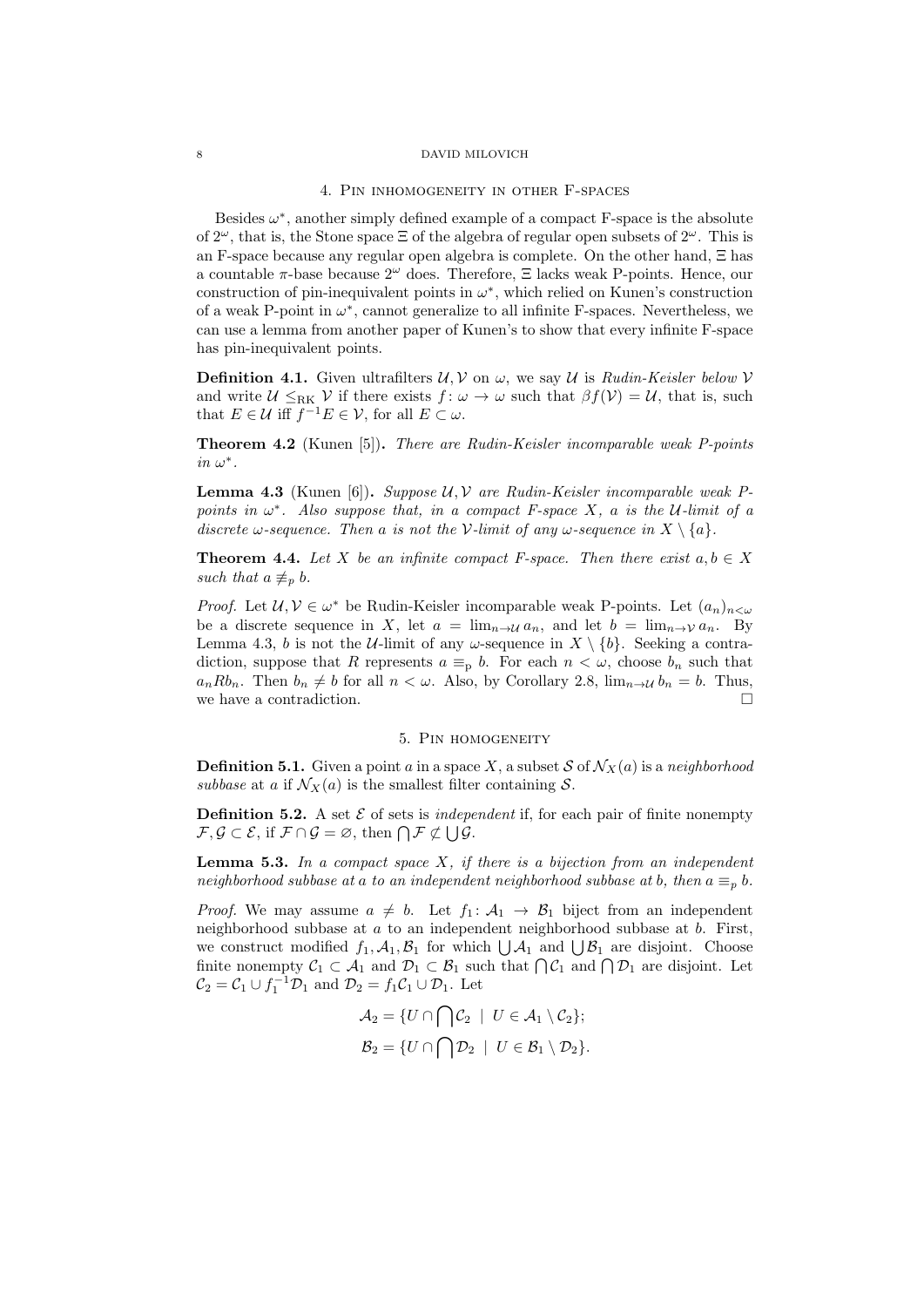Then  $A = \bigcup A_2$  and  $B = \bigcup B_2$  are disjoint. Moreover, because  $A_1$  and  $B_1$  are each independent,  $\mathcal{A}_2$  and  $\mathcal{B}_2$  are too and  $f_2(U \cap \bigcap \mathcal{C}_2) = f_1(U) \cap \bigcap \mathcal{D}_2$  defines a bijection from  $A_2$  to  $B_2$ .

For each  $N \in \mathcal{A}_2$ , let

$$
T_N = (N \times f_2(N)) \cup ((A \setminus N) \times (B \setminus f_2(N))).
$$

Because  $\mathcal{A}_2$  and  $\mathcal{B}_2$  are each independent, if  $\mathcal{F} \subset \mathcal{A}_2$  is finite and nonempty, then  $S_{\mathcal{F}} = \bigcap_{N \in \mathcal{F}} T_N$  has domain A and range B. By compactness,  $\overline{S_{\mathcal{F}}}$  has domain  $\overline{A}$ and range B; so does  $S = \bigcap_{\mathcal{F}} S_{\mathcal{F}}$ . Moreover, if  $xT_N b$  for some  $x, N$ , then  $x \in N$ . Therefore, xSb implies  $x = a$ . Likewise,  $aSy$  implies  $y = b$ . By Lemma 2.11,  $a \equiv_{\rm p} b$ .

**Theorem 5.4.** If X is a compact space,  $\kappa$  is a cardinal, and  $\chi(x, X) \leq \kappa$  for all  $x \in X$ , then  $X \times 2^{\kappa}$  is pin homogeneous.

*Proof.* Given  $(a, b) \in X \times 2^{\kappa}$ , it suffices to find an independent local subbase at  $(a, b)$  of cardinality κ. Let  $\{A_\alpha \mid \alpha < \kappa\}$  be a neighborhood subbase at a. For each  $\alpha < \kappa$ , let

$$
U_{\alpha} = A_{\alpha} \times \{ y \in 2^{\kappa} \mid y(\alpha) = b(\alpha) \}.
$$

Then  $\alpha \neq \beta \Rightarrow U_{\alpha} \neq U_{\beta}$  and  $\mathcal{U} = \{U_{\alpha} \mid \alpha < \kappa\}$  is a local subbase at  $(a, b)$ . To see that U is independent, suppose  $\sigma, \tau \in [\kappa]^{<\aleph_0}$  are disjoint. Define  $c \in 2^{\kappa}$ by  $c(\alpha) = b(\alpha)$  iff  $\alpha \in \sigma$ . Then  $(a, c) \in U_\alpha$  for all  $\alpha \in \sigma$  and  $(a, c) \notin U_\alpha$  for all  $\alpha \in \tau$ .

I was not able to adapt the above proof to show that  $X^{\kappa}$  is pin homogeneous.

Question 5.5. Does every compact space have a pin homogeneous power?

Definition 5.6. A space is *crowded* if it has no isolated points.

**Theorem 5.7.** Suppose X is a first countable crowded compact space. Then X is pin homogeneous.

*Proof.* Let a, b be distinct points in X. Let  $\{A_n \mid n \lt \omega\}$  and  $\{B_n \mid n \lt \omega\}$  be neighborhood bases at a and b such that  $A_n \supsetneq A_{n+1}$  and  $B_n \supsetneq B_{n+1}$ . Let

$$
S = \{(a, b)\} \cup \bigcup_{n < \omega} \left( \overline{A_n \setminus A_{n+1}} \times \overline{B_n \setminus B_{n+1}} \right).
$$

By Lemma 2.11,  $a \equiv_p b$ .

Proposition 5.8. Pin homogeneity is productive.

*Proof.* Suppose that for each i in some set I we have  $Y_i \stackrel{g_i}{\rightarrow} Y_i \stackrel{f_i}{\rightarrow} X_i$  witnessing  $a(i) \equiv_p b(i)$  in  $X_i$ . Then, letting  $X = \prod_i X_i$  and  $Y = \prod_i Y_i$ , we have  $Y \stackrel{g}{\rightarrow} Y \stackrel{f}{\rightarrow} X$  witnessing  $a \equiv_p b$  in X where  $f(y)(i) = f_i(y(i))$  and  $g(y)(i) =$  $g_i(y(i))$ .

# 6. Pin equivalence and Boolean algebras

The proofs of Lemma 5.3 and Theorem 5.7 implicitly used Boolean isomorphisms between Boolean closures of neighborhood bases. Thus, these results are actually special cases of the following theorem.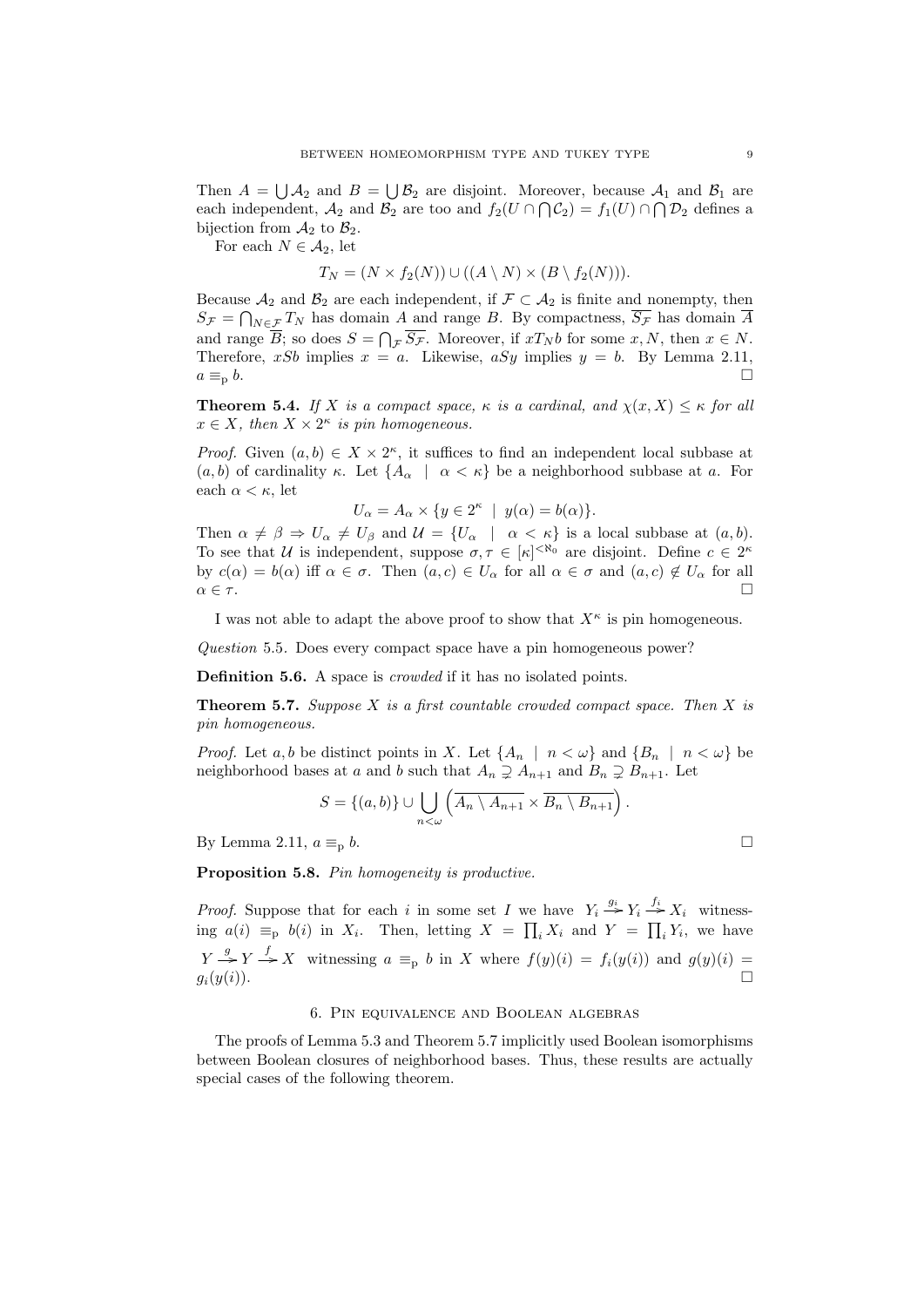**Definition 6.1.** A *neighborhood subbase* of a subset E of a space X is family S of subsets of X such that smallest filter containing  $\mathcal S$  is the set of neighborhoods of E.

**Definition 6.2.** Given a subset E of a Boolean algebra  $A, \langle E \rangle$  denotes the Boolean closure of E.

**Theorem 6.3.** Given closed disjoint subsets  $H, K$  of a compact space  $X$ , we have  $H \equiv_p K$  if H and K have neighborhood subbases U and V such that there is a map  $f: U \to V$  that extends to a Boolean isomorphism  $\varphi: \langle U \rangle \to \langle V \rangle$  of the Boolean closures of U and V in  $\mathcal{P}(X)$ .

*Proof.* Let  $\varphi: \langle \mathcal{U} \rangle \to \langle \mathcal{V} \rangle$  be as above. Choose  $U \in \langle \mathcal{U} \rangle$  and  $V \in \langle \mathcal{V} \rangle$  such that  $H \subset U, K \subset V$ , and  $U \cap V = \emptyset$ . Letting  $A = U \cap \varphi^{-1}(V)$ , we obtain  $H \subset A$ ,  $K \subset \varphi(A)$ , and  $A \cap \varphi(A) = \varnothing$ . Let A be the Boolean subalgebra  $\langle \mathcal{U} \rangle \cap \mathcal{P}(A)$  of  $\mathcal{P}(A)$ (not a Boolean subalgebra of  $\mathcal{P}(X)$ ); let B be the Boolean subalgebra  $\langle \mathcal{V} \rangle \cap \mathcal{P}(B)$ of  $\mathcal{P}(B)$  where  $B = \varphi(A)$ ; let  $\psi$  be the restriction of  $\varphi$  to A. Then  $\psi$  is a Boolean isomorphism to  $\beta$ .

For each finite partition  $\mathcal{E} \subset \mathcal{A}$ , the relation

$$
T_{\mathcal{E}} = \bigcup_{E \in \mathcal{E}} (E \times \psi(E))
$$

has domain A and range B. Moreover, if F refines  $\mathcal{E}$ , then  $T_{\mathcal{F}} \subset T_{\mathcal{E}}$ . By compactness, each  $\overline{T_{\mathcal{E}}}$  has domain  $\overline{A}$  and range  $\overline{B}$ ; so does  $S = \bigcap_{\mathcal{E}} \overline{T_{\mathcal{E}}}$ . For any x, if  $xT_{\mathcal{E}}y$  for some  $y \in K$ , then  $x \in E$  for the unique  $E \in \mathcal{E}$  with  $H \subset E$ . Therefore,  $xSy \in K \Rightarrow x \in H$ . Analogously,  $H \ni xSy \Rightarrow y \in K$ . Let

$$
R = S \cup S^{-1} \cup \left(\overline{X \setminus (A \cup B)}\right)^2.
$$

Then the involution  $g: R \to R$  given by  $g(x, y) = (y, x)$  and the coordinate projection  $f: R \to X$  given by  $f(x, y) = x$  witness that  $H \equiv_{p} K$ .

# Definition 6.4.

- Two filters  $F, G$  of a Boolean algebra are *incompatible* if  $x \wedge y = 0$  for some  $(x, y) \in F \times G$ .
- A subset E of a filter F of a Boolean algebra A generates F in A is F is the smallest filter of A that contains E.

**Corollary 6.5.** Suppose that  $F$  and  $G$  are incompatible filters of a Boolean algebra and that they are generated by sets  $D$  and  $E$ . If there is a map from  $D$  to  $E$  that extends to a Boolean isomorphism from  $\langle D \rangle$  to  $\langle E \rangle$ , then  $F \equiv_p G$ .

When compared to Definition 1.7, the converse of Corollary 6.5 looks too good to be true. But I have not yet found a counterexample.

Problem 6.6. Find a Boolean algebra with pin equivalent and incompatible filters F, G such that for all bijections  $\varphi: D \to E$ , if D generates F and E generates G, then  $\varphi$  does not extend to a Boolean isomorphism from  $\langle D \rangle$  to  $\langle E \rangle$ .

We next use the above theorem to show that pin equivalence does not preserve  $\pi$ -character.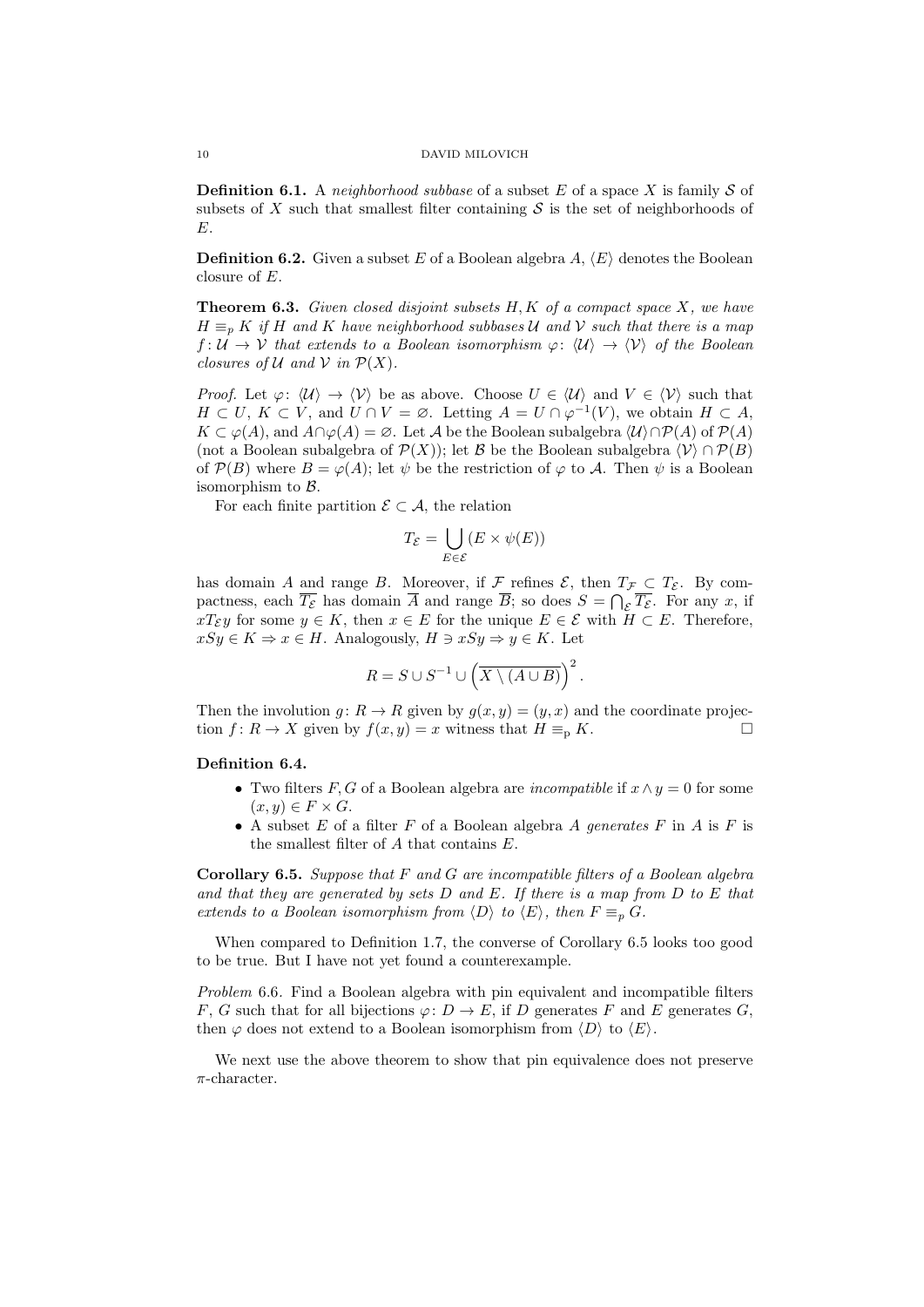**Definition 6.7.** The  $\pi$ -character  $\pi \chi(a, X)$  of a point a in a space X is the least of the cardinalities of families  $\mathcal F$  of nonempty open subsets of X such that every neighborhood of a contains an element of  $\mathcal F$ . Such a family is called a *local*  $\pi$ -base at a.

**Definition 6.8.** Given an ordinal  $\alpha$ ,  $2_{\text{lex}}^{\alpha}$  is the set of all  $f: \alpha \to 2$  with the lexicographic ordering and the associated order topology (which is compact).

In  $L = 2_{\text{lex}}^{\omega_1}$ , every monotone  $\omega_2$ -sequence is eventually constant. But every point is the limit of a strictly increasing  $\omega_1$ -sequence or the limit of a strictly decreasing  $\omega_1$ -sequence (or both). Moreover, topologically, there are exactly three types of points in L, as shown in the illustration below.

$$
\text{II} \leftarrow_{\omega_1} \quad \text{I} \leftarrow_{\omega_1} \quad \text{I} \leftarrow_{\omega_1} \quad \text{I} \quad \text{II} \leftarrow_{\omega_1} \quad \text{II} \leftarrow_{\omega_1} \quad \text{II} \leftarrow_{\omega} \quad \text{I} \quad \text{II}
$$

 $2^{\aleph_1}$ -many points of L are simultaneously the limit of a strictly increasing  $\omega_1$ sequence and the limit of a strictly decreasing  $\omega_1$ -sequence. Call these points type I. Call the two endpoints and the  $2^{\aleph_0}$ -many points of L with either an immediate predecessor or immediate successor  $type\;II.^4$  All points of type I or II are P-points with Tukey type  $\omega_1$  and  $\pi$ -character  $\omega_1$ . The remainder of L, the set of type III points, consists of  $2^{\aleph_0}$ -many limits of strictly increasing or strictly decreasing  $\omega$ -sequences. These have Tukey type  $\omega \times \omega_1$  and have  $\pi$ -character  $\omega$  because the nonempty open intervals with endpoints from the  $\omega$ -sequence form a local  $\pi$ -base.

In the product space  $K = 2^{\omega} \times L$ , there are no P-points. But K inherits both  $\pi$ -characters of L; indeed,  $\pi \chi((p,q), K) = \pi \chi(q, L)$ . On the other hand, every point in K has Tukey type  $\omega \times \omega_1$ . Interestingly, K is also pin homogeneous.

**Definition 6.9.** Subalgebras  $A_0, \ldots, A_{n-1}$  of a Boolean algebra B are *independent* if, for all  $x \in \prod_{i \leq n} A_i$ , if  $x(i) \neq 0$  for all i, then  $\bigwedge_{i \leq n} x(i) \neq 0$ .

**Theorem 6.10.**  $2^{\omega} \times 2_{\text{lex}}^{\omega_1}$  is pin homogeneous.

*Proof.* Continuing to use the above notation K, L, suppose that  $x^0 = (p^0, q^0)$ , and  $x^1 = (p^1, q^1)$  are distinct points in K. For each  $i < 2$ , conditionally define sets  $P_n^i$ ,  $Q^i_\alpha$ ,  $R^i_n$ ,  $S^i_\alpha$ ,  $T^i_n$  as follows. Let  $\{P^i_n \mid n < \omega\}$  be a neighborhood base at  $p^i$  such that  $P_n^i \supsetneq P_{n+1}^i$ . If  $q^i$  is type I or II, then let  $(Q_\alpha^i)_{\alpha<\omega_1}$  be a sequence of intervals such that  $Q^i_\alpha \supsetneq Q^i_\beta$  for  $\alpha < \beta$ ,  $q^i$  is in the interior of each  $Q^i_\alpha$ , and  $\{q^i\} = \bigcap_\alpha Q^i_\alpha$ . If  $q^i$  is type III, let  $(Q^i_\alpha)_{\alpha<\omega_1}$  be a sequence of rays of L such that  $Q^i_\alpha \supsetneq Q^i_\beta$  for  $\alpha < \beta$  and  $q^i$  is the interior of each  $Q^i_\alpha$  but on the boundary of  $\bigcap_\alpha Q^i_\alpha$ . In all cases, let  $S^i_\alpha = 2^\omega \times Q^i_\alpha$ . If  $q^i$  is type I or II, let  $T^i_n = P^i_n \times K$ . If  $q^i$  is type III, let  $T_n^i = P_n^i \times R_n^i$  where  $(R_n^i)_{n < \omega}$  is a sequence of rays of L such that  $R_n^i \supsetneq R_{n+1}^i$  and  $q^i$  is the interior of each  $R_n^i$  but on the boundary of  $\bigcap_n R_n^i$ . In all cases,

$$
\mathcal{B}^i = \{ S^i_\alpha \mid \alpha < \omega_1 \} \cup \{ T^i_n \mid n < \omega \}
$$

is a neighborhood subbase at  $x^i$ .

Let  $\mathcal{S}^i$  be the Boolean closure of the set of all sets of the form  $S^i_\alpha$ . Let  $\mathcal{T}^i$  be the Boolean closure of the set of all sets of the form  $T_n^i$ . Let  $\mathcal{U}^i = \langle \mathcal{S}^i \cup \mathcal{T}^i \rangle$ . Since  $S^i_\alpha \supsetneq S^i_\beta$  for  $\alpha < \beta$ , the map  $S^0_\alpha \mapsto S^1_\alpha$  extends uniquely to an isomorphism of  $\sigma: S^0 \to S^1$ . Likewise, the map  $T_n^0 \mapsto T_n^1$  extends uniquely to an isomorphism of

<sup>&</sup>lt;sup>4</sup>Types I and II are topologically distinguishable: each type I point  $\alpha$  is in the closure of each of two disjoint topological copies of  $\omega_1$  in  $L \setminus \{a\}$ ; the type II points lack this property.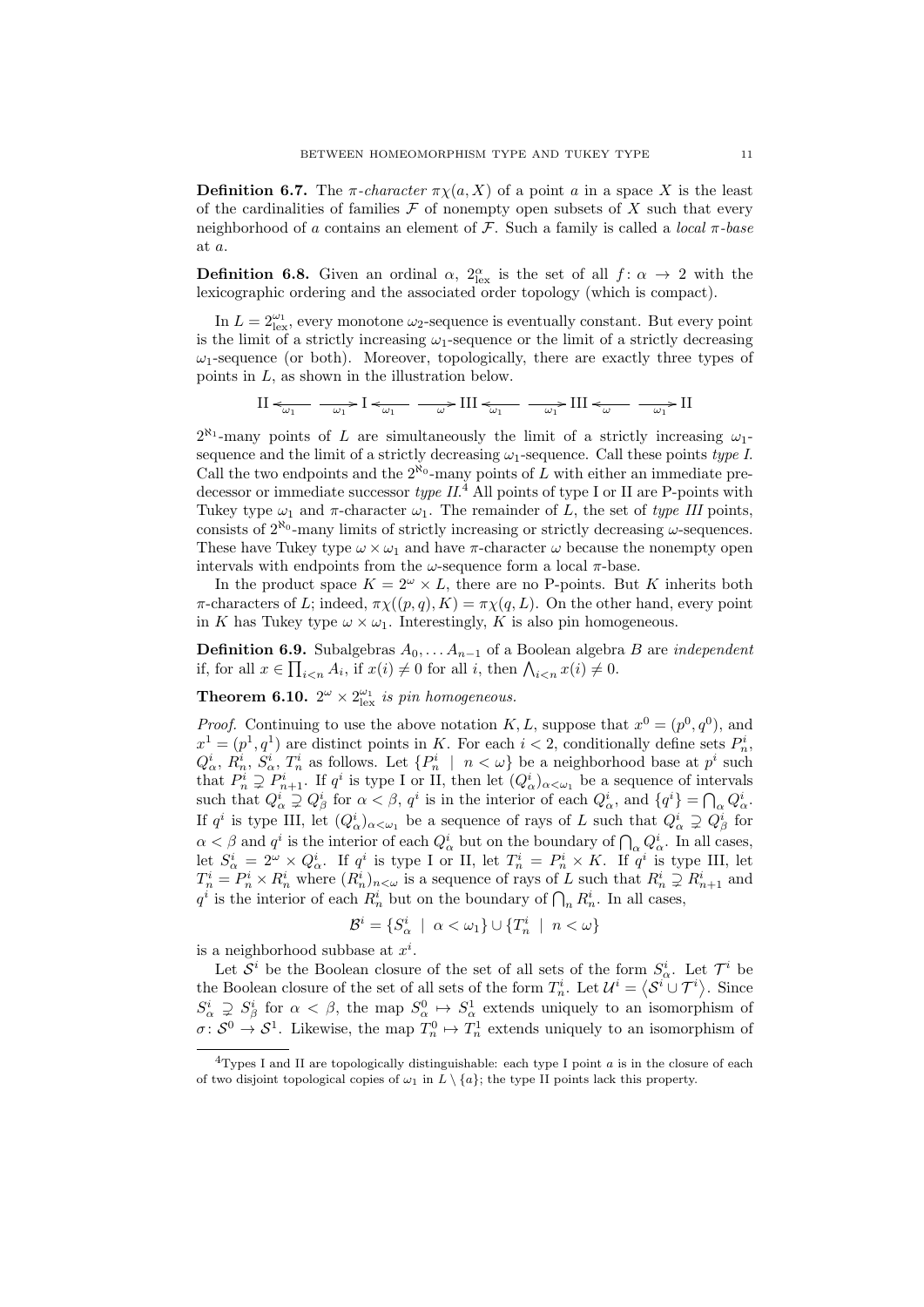$\tau: \mathcal{T}^0 \to \mathcal{T}^1$ . Moreover, for each  $i < 2$ ,  $\mathcal{S}^i$  and  $\mathcal{T}^i$  are independent because, for each  $\alpha < \omega_1$  and  $n < \omega$ , the intersection of  $S^i_\alpha \setminus S^i_{\alpha+1}$  and  $T^i_n \setminus T^i_{n+1}$  is nonempty because in all cases it contains

$$
(P_n^i \setminus P_{n+1}^i) \times (Q_\alpha^i \setminus Q_{\alpha+1}^i).
$$

Therefore,  $\sigma \cup \tau$  extends uniquely to an isomorphism from  $\mathcal{U}^0$  onto  $\mathcal{U}^1$ . Therefore, by Theorem 6.3,  $x^0 \equiv_{\text{p}} x^1$ .

It is not too hard to generalize the above theorem to  $\prod_{m\leq n} X_m$  where  $X_m = 2^{\omega_m}_{\text{lex}}$ and  $n < \omega$ . The points of this product space attain all  $\pi$ -characters in  $[\omega, \omega_n]$ and have Tukey type  $\prod_{m \leq n} \omega_m$ . (Note that the product and lexicographic order topologies on  $2^{\omega}$  are identical.)

**Theorem 6.11.** For each  $n < \omega$ ,  $\prod_{m \leq n} 2^{\omega_m}_{\text{lex}}$  is pin homogeneous.

*Proof.* For convenience, let  $\omega_{-1} = 1$ . Using the above  $X_m$  notation, for each  $m \leq n$ and  $x \in X_m$  there is a least  $s(x) \in \{-1, 0, \ldots, m\}$  for which there are two strictly decreasing sequences of rays  $(P_\alpha(x) \mid \alpha < \omega_m)$  and  $(Q_\beta(x) \mid \alpha < \omega_{s(x)})$  such that each of these rays has  $x$  in its interior and

$$
\{x\} = \bigcap_{\alpha < \omega_m} P_{\alpha}(x) \cap \bigcap_{\alpha < \omega_{s(x)}} Q_{\alpha}(x).
$$

Given  $y \in Y = \prod_{m \leq n} X_m$ , it suffices to show that y has a neighborhood subbase consisting of the union of  $n+1$  strictly decreasing chains  $(R_\alpha^m \mid \alpha < \omega_m)$  for  $m \le n$ whose respective Boolean closures  $A_0, \ldots, A_n$  are independent. Letting  $y_i = y(i)$ ,  $s_i = s(y_i)$ ,  $P^i_\alpha = P_\alpha(y_i)$ , and  $Q^i_\alpha = Q_\alpha(y_i)$  for each  $i \leq n$ , define  $R^m_\alpha = \prod_{i \leq n} S^{m,i}_\alpha$ where

$$
S_{\alpha}^{m,i} = \begin{cases} X_i & : i < m \\ P_{\alpha}^m \cap Q_0^m & : i = m; s_m = -1 \\ P_{\alpha}^m & : i = m; 0 \le s_m < m \\ P_{\alpha}^m \cap Q_{\alpha}^m & : i = m; s_m = m \\ X_i & : i > m; s_i \neq m \\ Q_{\alpha}^i & : i > m; s_i = m, \end{cases}
$$

thus making  $(R_\alpha^m \mid \alpha < \omega_m)$  strictly decreasing for each  $m \leq n$  and the union of these  $n + 1$  chains a neighborhood subbase at y. Moreover,  $A_0, \ldots, A_n$  are independent because if  $\alpha(m) < \omega_m$  for each  $m \leq n$ , then  $\bigcap_{m \leq n} (R^m_{\alpha(m)} \setminus R^m_{\alpha(m)+1})$ is nonempty because it contains  $\prod_{m\leq n}(P^m_{\alpha(m)}\setminus P^m_{\alpha(m)+1})$ . (In verifying this, a key observation is that  $P_{\alpha(m)}^m \setminus P_{\alpha(m)+1}^m = P_{\alpha(m)}^m \cap Q_{\beta}^m \setminus P_{\alpha(m)+1}^m$  for all  $\beta$ .

On the other hand, it is shown in [10] that if X is a compact space and  $P$  and Q are directed sets such that  $cf(P), cf(Q) \geq \omega$  and Q is  $cf(P)^{++}$ -directed, then X has a point not of Tukey type  $P \times Q$ . In particular, we cannot have a compact space, pin homogeneous or otherwise, with all points of Tukey type  $\omega \times \omega_2$ .

# 7. Acknowledgements

This research was conducted in part while I was an associate professor at Texas A&M International University.